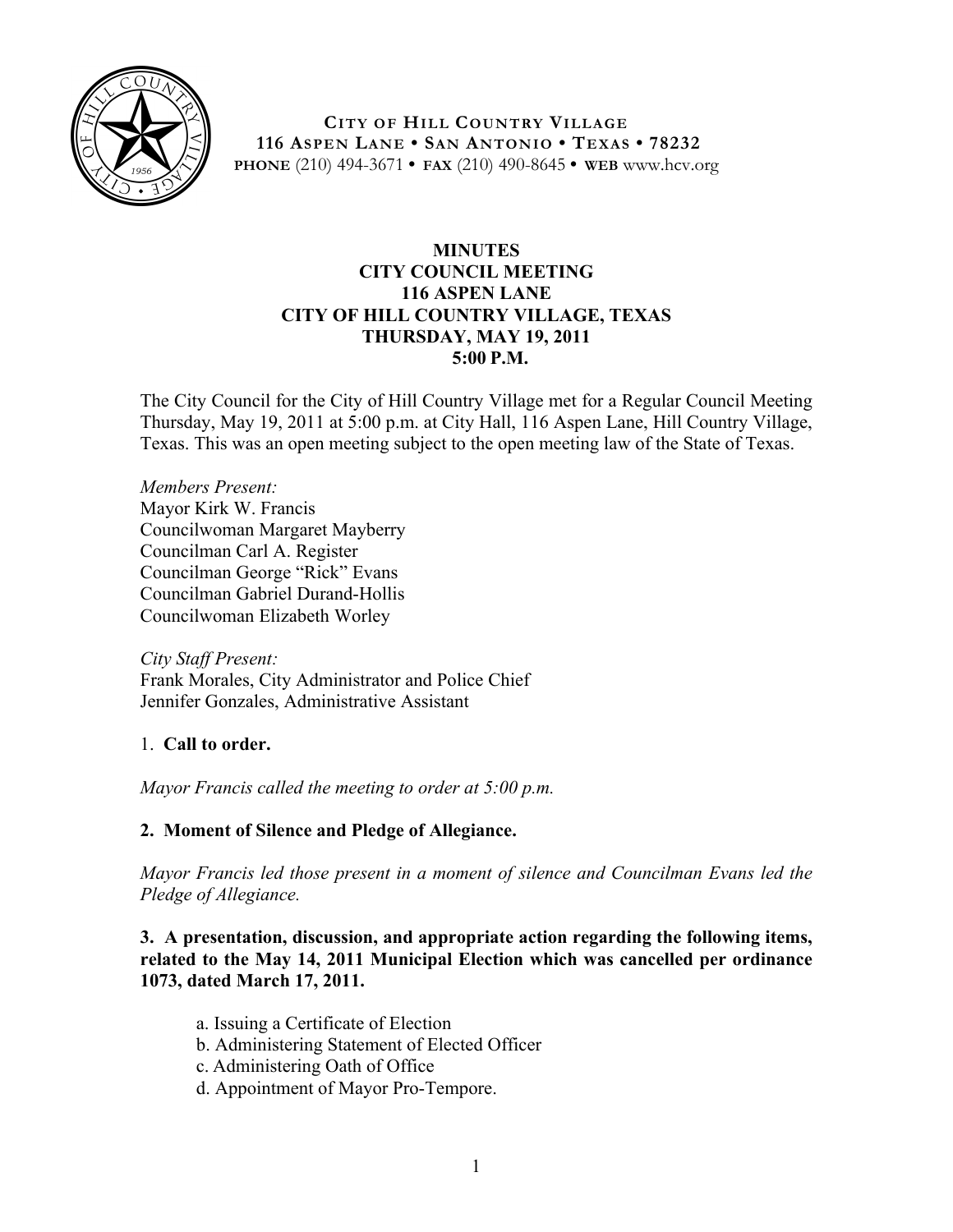*Mayor Francis swore in Councilman Register, Councilwoman Worley and Councilman Allen.*

*Certificates of Election were signed by Mayor Kirk Francis and presented to the appropriate personnel.* 

*Mayor Francis recognized Councilwomen Mayberry for her many years of service on the city council and presented her with a plaque.*

*Mayor Francis recessed the open meeting at 5:12 p.m. so that council members and citizens could visit with Councilwoman Mayberry and have refreshments.*

*Mayor Francis reconvened the open meeting at 5:30 p.m.*

### CONSENT AGENDA:

*The following items are of a routine or administrative nature. The City Council has been furnished with background and support material on each item, and/or it has been discussed in a previous meeting. All items can be acted upon by one vote without being discussed separately, unless requested by a Council Member or a citizen, in which event the item or items will immediately be withdrawn for individual consideration in their normal sequence after the items not requiring separate discussion have been acted upon. The remaining items will be adopted by one motion and vote of the City Council.*

# **4. Discussion/action on approval of the minutes of the Regular Council Meeting of March 17, 2011.**

### **5. Discussion/action on approval of the minutes of the Special City Council Meeting of April 21, 2011.**

*Councilman Evans moved to approve the consent agenda, seconded by Councilman Durand-Hollis. Motion passed unanimously.*

#### INDIVIDUAL ITEMS FOR CONSIDERATION:

#### **6. Citizens to be heard.**

*At this time, citizens who have filled out a registration form prior to the start of the meeting may speak on any topic they wish to bring to the attention of the governing body so long as that topic is not on the agenda for this meeting. Citizens may speak on specific agenda items when that item is called for discussion. During the Citizens to be Heard section no council action may take place and no council discussion or response is required to the speaker. A time limit of two minutes per speaker is permitted; the council may extend this time at their discretion.*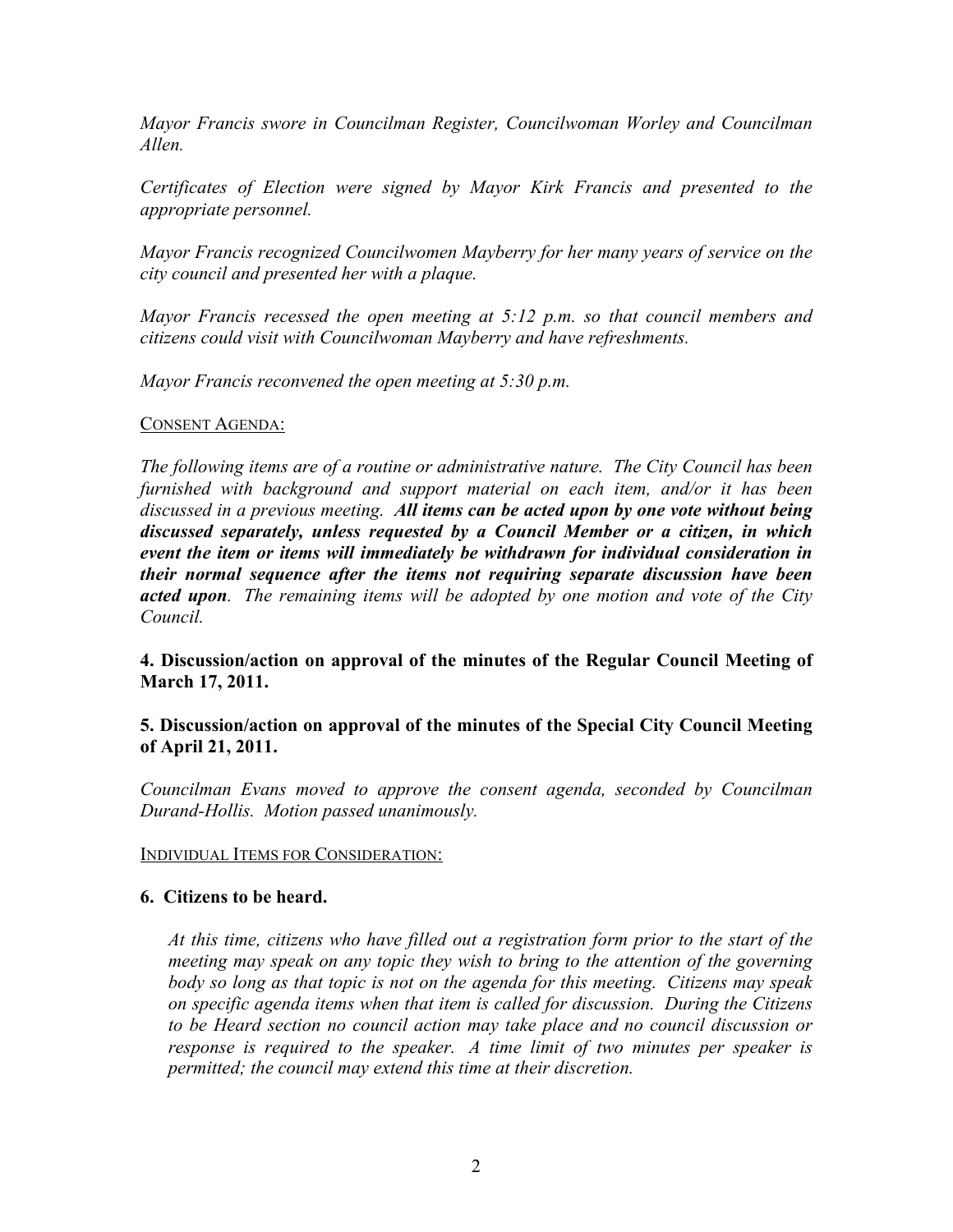*Mrs. Julie Cook from Friendship Church spoke about their recent purchase of the Eagle's Nest property. She expressed the church's excitement in the Village. Mrs. Cook also mentioned the church was looking at having a July 4th celebration and asked about the possibility of having fireworks. Mayor Francis informed her we have an ordinance not allowing fireworks and informed Mrs. Cook to contact Mr. Morales if she had any other questions.*

# **7. Discussion/action on approving a transfer of funds from city reserves to the city engineering budget line item to fund continuing Storm Water compliance items.**

*Mr. David Johnson, Givler Engineering, was present and gave a presentation on Storm Water Compliance items. Mr. Johnson informed the council that HCV was currently not in compliance. Mr. Johnson expressed to the council it would cost approximately \$18,000 between now and August 2011. He also said expenditures for FY 2011-12 could be approximately another \$22,000 - \$26,000. He then said that once the city was in compliance, they could apply for a waiver because the 2010 Census showed HCV to have a population of less than 1000.*

 *Mr. Morales briefed the city council on an email he received from the San Antonio TCEQ office just prior to walking into the meeting. He related that he had been told the city was eligible to apply for the waiver now.*

*Mayor Francis instructed Mr. Morales to proceed and apply for the waiver.*

*Councilman Evans made a motion to disapprove a transfer of funds from the city reserves to the city engineering budget line item to fund continuing Storm Water compliance items, seconded by Councilman Register. Motion passed unanimously.*

**8. Discussion/action on a request from Drury Southwest Inc., to be reimbursed an amount determined by council not to exceed \$5,515.75 for sewer use fees charged to one of their client's accounts.**

*Mr. Larry Westridge and Ms. Donna Lackey, representatives of Drury Southwest Inc. were present. Mr. Westridge was asking for a reimbursement of \$5,515.75 from improperly charged sewer use fees charged to one of their client's accounts for the past several years.*

*Mr. Morales informed the council that SAWS had informed him that they would refund the city \$2,069.85.* 

*Councilman Register said he felt comfortable giving the 45% of the \$5,515.75 back to Drury Southwest Inc., for their sewer use fees that were improperly charged to their client's account.*

*Councilman Register made a motion to reimburse Drury Southwest Inc., \$2,482.09 plus the \$2069.85 that SAWS will refund the city for sewer use fees that were charged to Drury Southwest Inc., seconded by Councilman Evans. Motion passed unanimously.*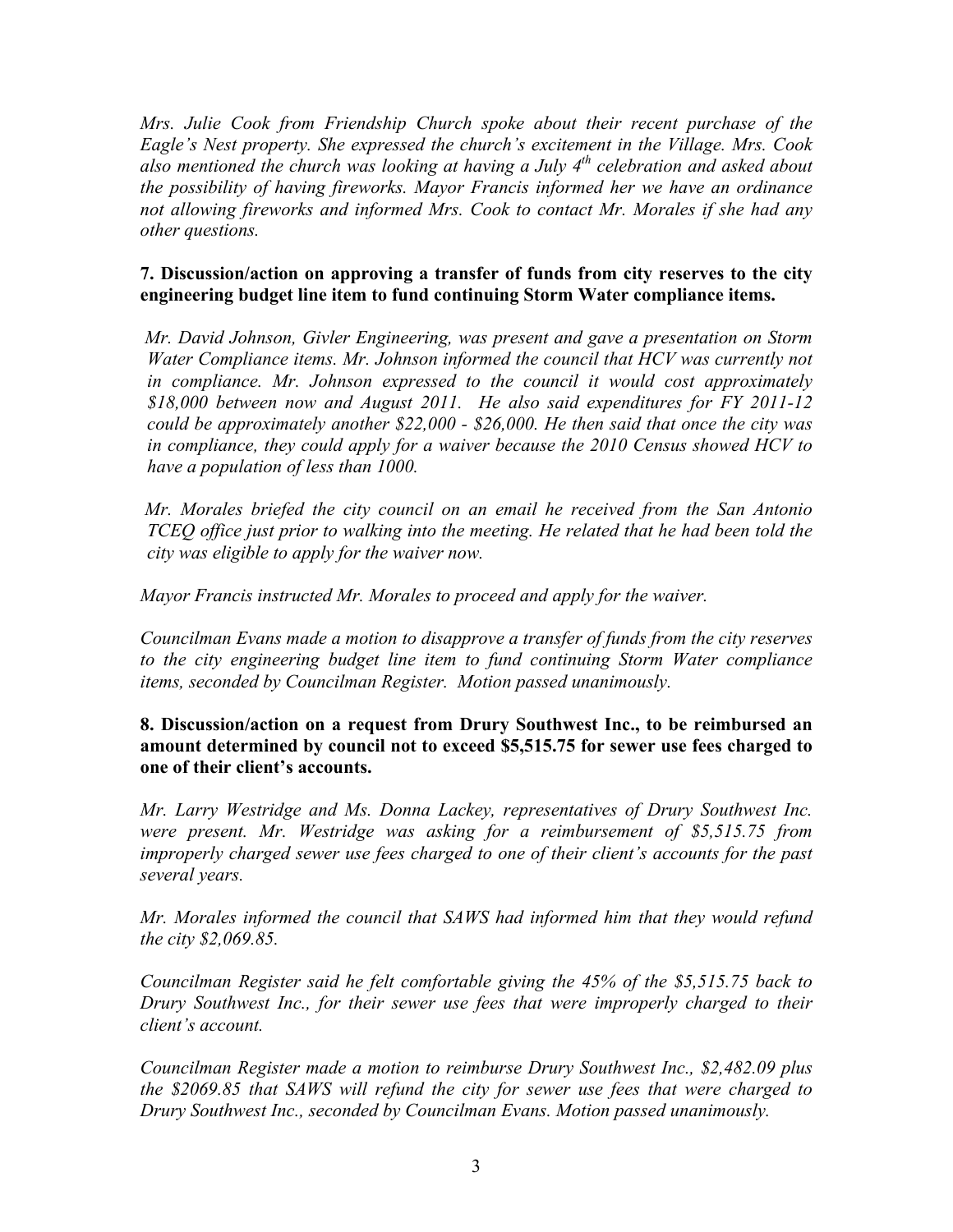### **9. Discussion and update on the Fire Contract with Hollywood Park.**

*Mayor Francis related he was pulling Item #9 so that it could be heard in executive session.*

#### **10. Discussion/action on approving a contract with Waste Management.**

*Mr. Morales briefed council on the prices that Mr. Albert Perez from Waste Management gave him. The only two choices given were: \$39.00 a month with the same services or \$24.86 a month with brush being picked up twice a year.* 

 *Since some residents are abusing the amounts to be put out, Councilman Evans asked Mr. Morales if we were to pass an ordinance and keep it enforced would Waste Management keep their contract price the same.* 

*Mr. Morales related he did not think that Waste Management would change their mind, but he would ask the question.*

*This item was tabled.*

#### **11. Discussion on the outstanding city bonds.**

#### **12. Discussion on the disposition of the city property located at Bitters Road between South Tower Drive and Winding Way.**

*Mayor Francis requested Agenda Items 11 & 12 to be heard together.*

*Mayor Francis opened the discussion by relating if we wanted to do anything with the land then we needed to buy back the bonds first. He also suggested work sessions with the council to set up a plan to see if this is the council's wishes.*

*Mr. Morales related the property is zoned for residential use.*

*Councilman Allen suggested the best use of this property would be for commercial use. He also said there would possibly be a lot of restrictions and a big challenge to rezone commercial.*

*Councilman Evans related it would be a chance for great improvements if zoned commercial.* 

**13. Discussion on road maintenance, schedule for repair and costs associated with the repairs.**

*No Discussion.*

**14. Discussion on the Water Supply Development Plan with Lockwood, Andrews, & Newnam, Inc.**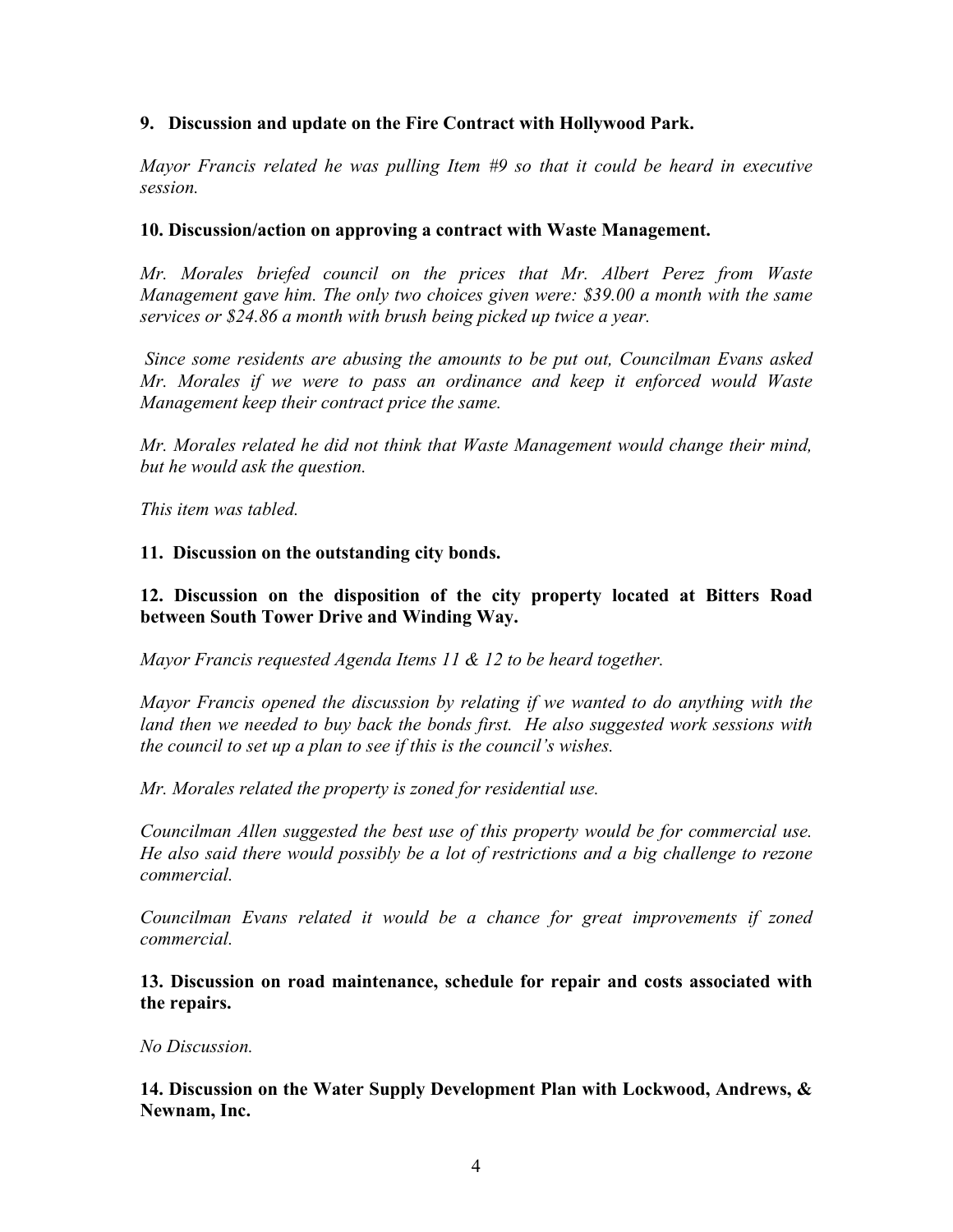*Mayor Francis related he was pulling Item #14 so that it could be heard in executive session.*

### **15. Discussion and possible action on position description and engagement of City of Hill Country Village Chief of Staff.**

*Mayor Francis requested Agenda Item #15 be removed from the agenda.*

## **16. Discussion/action on surveying residents or holding a Town Hall meeting to develop a long-range plan.**

*No discussion or action taken.*

*Mayor Francis requested to hear Agenda Items #17 & #18 together.*

# **17. Discussion/action regarding the March 31, 2011 financial statement.**

### **18. Discussion/action regarding the April 30, 2011 financial statement.**

*Councilman Register made a motion to accept the March 31, 2011 and the April 30, 2011 financial statements, seconded by Councilman Evans. Motion passed unanimously.*

### **19. Discussion regarding the Fiscal Year 2011 – 2012 budget.**

*No discussion.*

# **20. Communications with the Mayor.**

*No communications.*

*Mayor Francis recessed the open meeting at 6:57 p.m. and called an executive session at 6:58 to discuss Agenda Item #9 and #14.*

*Mayor Francis reconvened the open meeting at 7:56 p.m.* 

*There was no action taken in executive session.*

# **21. Communications with the City Administrator/Chief of Police.**

*City Hall will be closed Monday May 30, 2011 in observance of Memorial Day.*

# **22. Adjourn**

*THE COUNCIL RESERVES THE RIGHT TO DISCUSS AND APPROPRIATELY ACT UPON ANY ITEM STATED ON THIS AGENDA IN OPEN SESSION. THE COUNCIL RESERVES THE RIGHT TO ADJOURN INTO EXECUTIVE SESSION AT ANY TIME DURING THE COURSE OF THIS MEETING TO DISCUSS ANY OF THE MATTERS LISTED ABOVE, AS AUTHORIZED BY TEXAS GOVERNMENT CODE SECTIONS 551.071 (CONSULTATIONS WITH ATTORNEY), 551.072 (DELIBERATIONS*